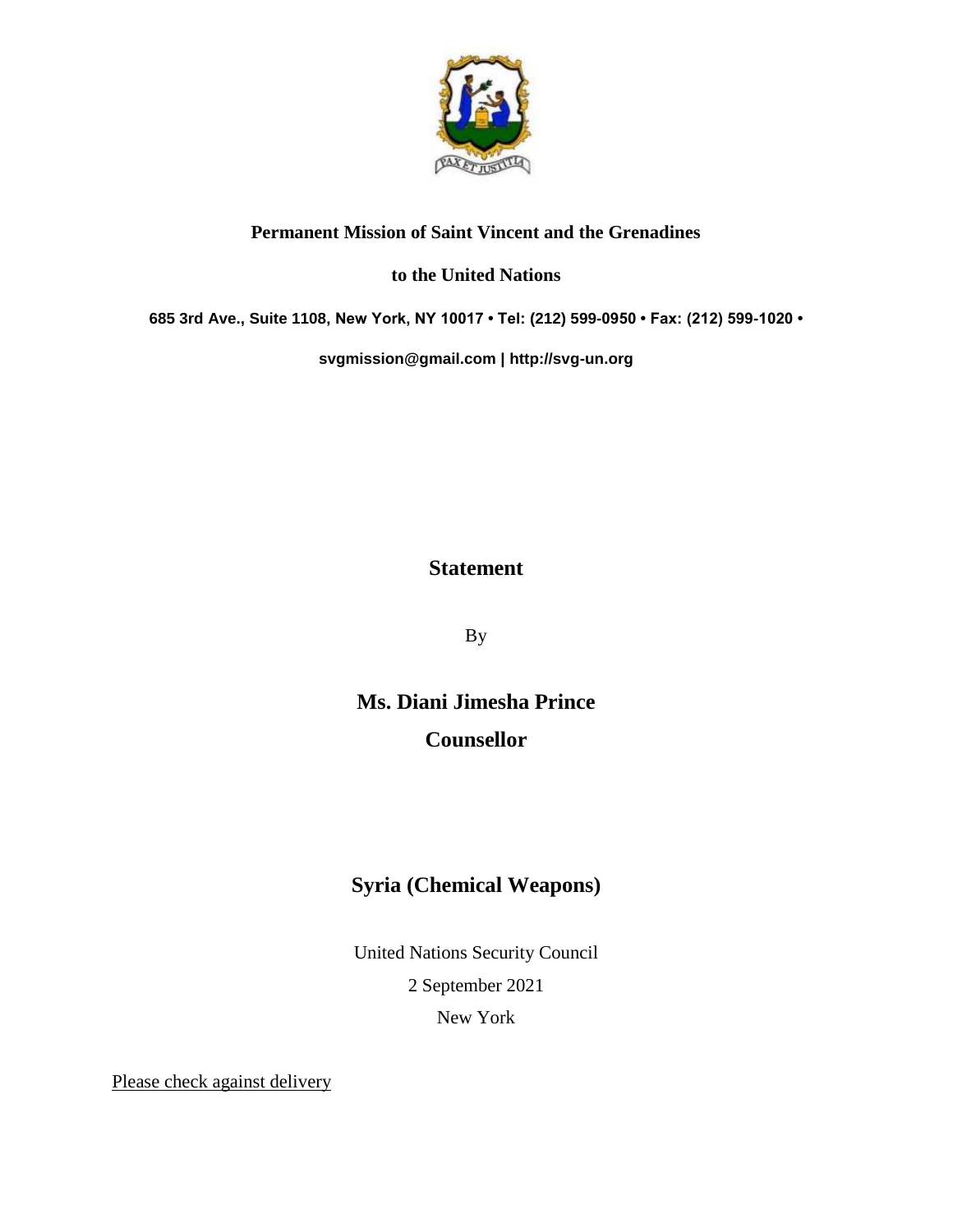Thank you, Madam President and we join others in congratulating Ireland for assuming the presidency. We wish you the very best and you can count on our support. We also commend India for a well-organized and successful presidency last month.

I begin by restating Saint Vincent and the Grenadines' well-established position that the use of chemical weapons anywhere, by anyone and under any circumstances constitutes a reprehensible violation of international law. Perpetrators of chemical weapons atrocities should not be allowed to operate with impunity and must be held accountable. For this reason, we continue to support the mandate of the Organization for the Prohibition of Chemical Weapons (OPCW). Further, we support all efforts to strengthen the Organization's capacity to ensure that the quality of its work remains of the highest standard.

We are cognizant that the COVID-19 pandemic has created various impediments to the work. However, we remain concerned by the overall lack of progress on this file. The issue of the unresolved gaps, discrepancies and inconsistencies in the original declaration remains and we are hopeful that continued dialogue between the parties will assist in making meaningful progress. In this regard we take note of the forthcoming round of consultations. It is our hope that these consultations will yield tangible results. We also look forward the convening of the in-person meeting between the OPCW and Syria to discuss relevant developments and the way forward.

We welcome the agreement on a three-month extension of the tripartite agreement between the OPCW, The United Nations Office for Project Services and Syria. The agreement remains relevant and the extension, although short, still demonstrates the spirit of cooperation, which is very much needed in every aspect of this file.

As the implementing body of the Chemical Weapons Convention, the OPCW, plays a critical role in safeguarding international peace and security. The importance of the Organization's efforts aimed at eliminating and preventing the re-emergence of chemical weapons, as well as the promotion of the peaceful uses of chemistry, can never be overstated.